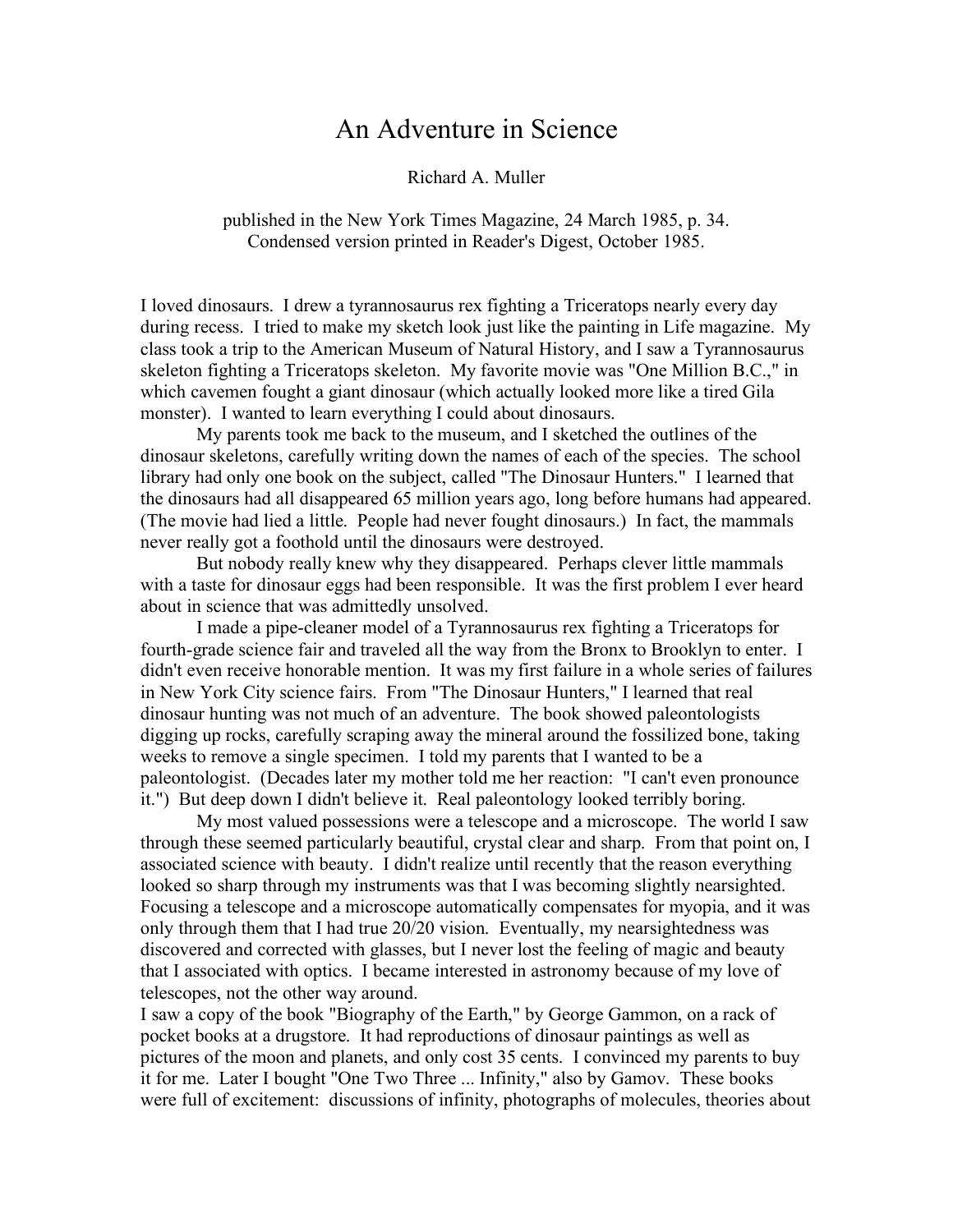the beginning of time and the size of the universe, about continental drift (this in 1941!). It was physicists who did most of this work, and that was what I wanted to be.

In high school, even though I found biology more interesting than physics, I still knew I wanted to be a physicist. From Gamov's books I knew that real physicists didn't spend all their time with pulleys and inclined planes. They tried to solve the riddles of the origin of the universe and the nature of the atom.

In graduate school at the University of California at Berkeley, I chose for my thesis elementary particle physics, the study of the pieces that make up the nucleus of the atom. It was the field that everybody at the time found most exciting, and the Lawrence Berkeley Laboratory near campus seemed to be the center of the physics world. I appeared to have moved as far from the study of dinosaurs as one could imagine. I never would have guessed that my thesis adviser, Luis W. Alvarez, would lead the team that discovered the immediate cause of the destruction of the dinosaurs, and that I would be led from this to a search for the ultimate cause: a "death star" that orbits the sun.

At the laboratory, Alvarez had a project that used cosmic rays to study the properties of subnuclear matter. He hung a superconducting magnet from a balloon flown at 100,000 feet of altitude in order to reach the cosmic rays before they were attenuated by the atmosphere. Alvarez seemed to be one of the few physicists around developing new methods to investigate new areas of science, rather than using old techniques to fill in missing details. Working with him proved to be constantly exciting. I had found someone to teach me what I really wanted to learn. After six years of formal physics training, my education was finally beginning. I found myself studying Alvarez, trying to understand how he approaches problems.

Our conversations were just as likely to be on topics of archeology or history as on my physics research. He often explained to me that he felt more like an explorer than a scholar; had he been born in the 1500's, he would have been searching for new continents rather than for new laws of physics. He had been inspired by the accounts of Captain Cook exploring the Sandwich Islands, and of Sir Richard Burton, disguised as a Moslem, risking his life to visit the Kaaba at Mecca. But the earth was now well explored, and the "frontier of space" was overrated. (Traveling in a computer-controlled spaceship like a monkey had none of the adventure of true exploration.) The great unknowns of this century were in science. To be an explorer today is to be a scientist.

People are often told that scientists are motivated by curiosity. I don't believe it. The truly curious can satisfy their needs by reading books. Basic research is extremely slow and inefficient; it may take years to uncover a single new fact. It is a poor way to satisfy curiosity. There are scientists who are truly curious, who become serious scholars of science and learn much of what there is to know about science. But these scholars are not usually the ones who make discoveries, for they are too busy satisfying their curiosities. Alvarez has made more discoveries than any living physicist I know, and I could sense he did it for the excitement, the adventure. He was not a scholar; I was frequently amazed at the facts of physics he did not know. He didn't clutter his mind needlessly, but he had an extensive knowledge of unsolved problems. When he needed to know some area of physics to solve such a problem, he learned it with amazing concentration and speed. People said that Alvarez had a "killer instinct." When he found a problem that was worthy of attack, he behaved like a shark sensing blood. He bit into it and kept hold until he was satisfied.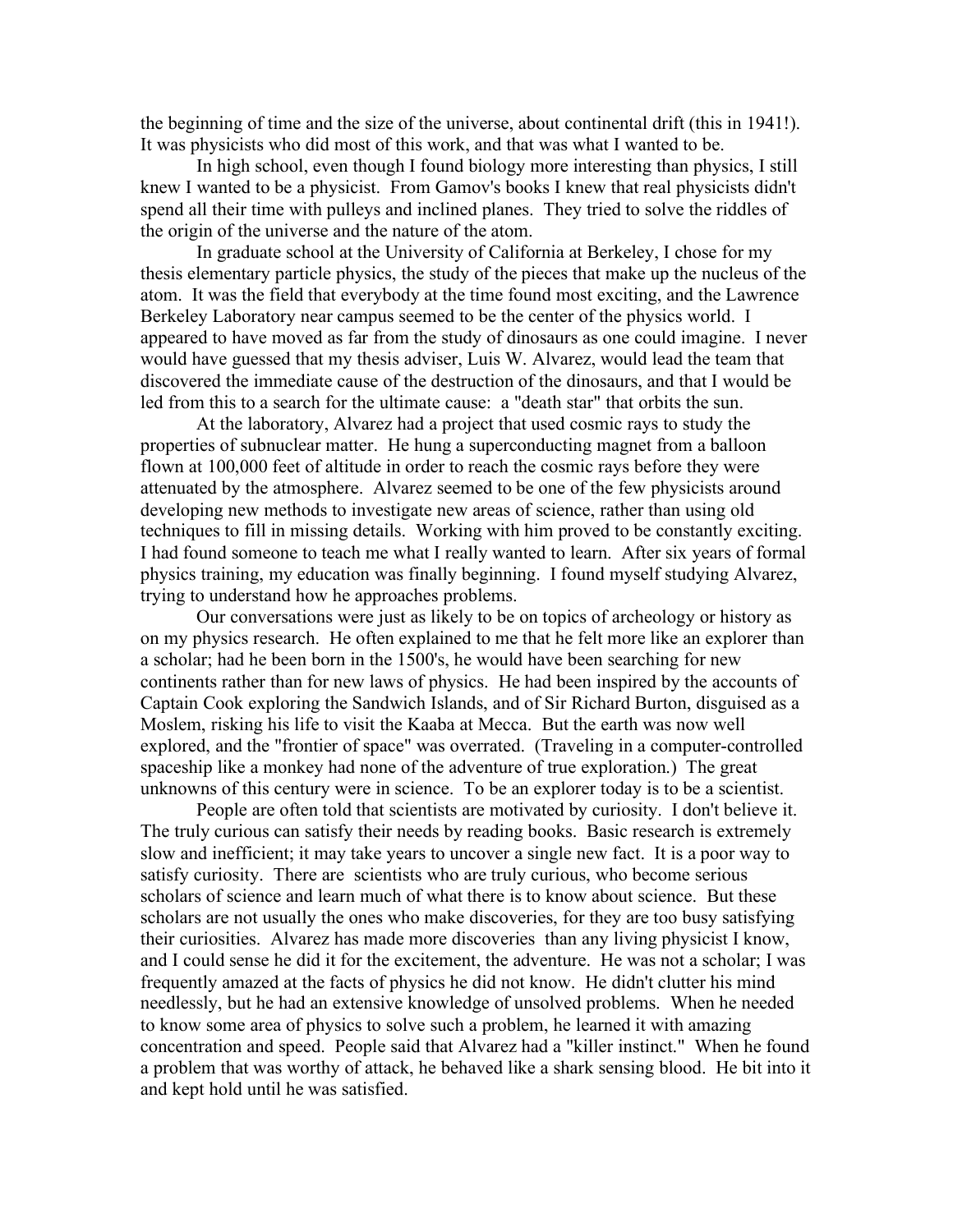My own future research would be modeled on the way I saw him attack his "Pyramid project," the first experiment I watched him do from beginning to end. He realized that the Egyptian Pyramids are constantly bombarded by natural cosmic radiation from space. With a suitable detector (film was too insensitive), he could use this radiation to "X-ray" one of the Pyramids of Giza, and perhaps find a hidden chamber. I guessed that the mysteries of the Pyramids were problems Alvarez had read about as a child, just as I had read about the dinosaurs. (I once heard a definition of "success" as "a dream of childhood come true.") If Alvarez were to discover a new chamber full of treasures, just as Howard Carter had found Tutankhamen's chamber during Alvarez's boyhood, it could be the greatest achievement of his life; greater than the discovery of all the proliferation of elementary particles that led to his Nobel Prize in 1968.

I noticed that he did his "experimental physics" from a desk, thinking the problem through with great thoroughness before assembling any equipment for a measurement. He found others interested in the problem and solicited their help. The political problems were by far the most difficult for him. He had to convince an American archeologist that the Pyramids would not be damaged by the cosmic radiation. (It was easier to convince him of this than to explain that the radiation came from natural processes and passes through the Pyramids whether Alvarez set up his detectors or no.) This whole procedure of organization was his greatest lesson to me.

Alvarez successfully X-rayed the Pyramid, just as he said he could. But there were no hidden chambers. Some newspapers reported that he hadn't found any chambers. Alvarez always corrected them: He had found that there were no unknown chambers. Still it was a terrible disappointment. The experiment itself had succeeded--there were glorious X-ray photos that showed the structure of the Pyramid in detail, including the four walls and the cap. But there were no hidden chambers. The childhood dream had not come true. That is the nature of exploration. There may be nothing there.

One day Alvarez showed me a present he had received from his son Walter, who was then a geologist at Columbia University. The present was a piece of rock 65 million years old from a site in Italy. The rock had been built up from sediment in the ocean, and it had trapped in it many small fossils from sea creatures that lived at that time. But the fossils could be found in only half the rock; something had killed virtually all the microscopic life before the second half of the rock was laid down. Walter had told his father that this catastrophe struck the microscopic creatures at the same time as it struck the dinosaurs. Paleontologists had determined that more than half of all species alive at that time, large and small, had vanished. (The theory that mammals had killed the dinosaurs by eating their eggs could not account for the widespread disaster and had never been taken seriously by experts.)

The senior Alvarez was fascinated, and he thought that a new technique of radioactive dating that I had invented could be used to study this rock and perhaps untangle the mystery of what had killed all these creatures. I visited Walter, we decided to collaborate and for about a month I thought I could make the critical measurement that was needed. By using the isotope beryllium 10 to determine the rate of sedimentation, we would try to determine whether the catastrophe had been swift or drawn out. But the idea failed. The data we had on the lifetime of beryllium 10 was based on a misprint published many years earlier and never noticed. When we used the correct value of beryllium 10, we found there would be no beryllium 10 left in the sample. The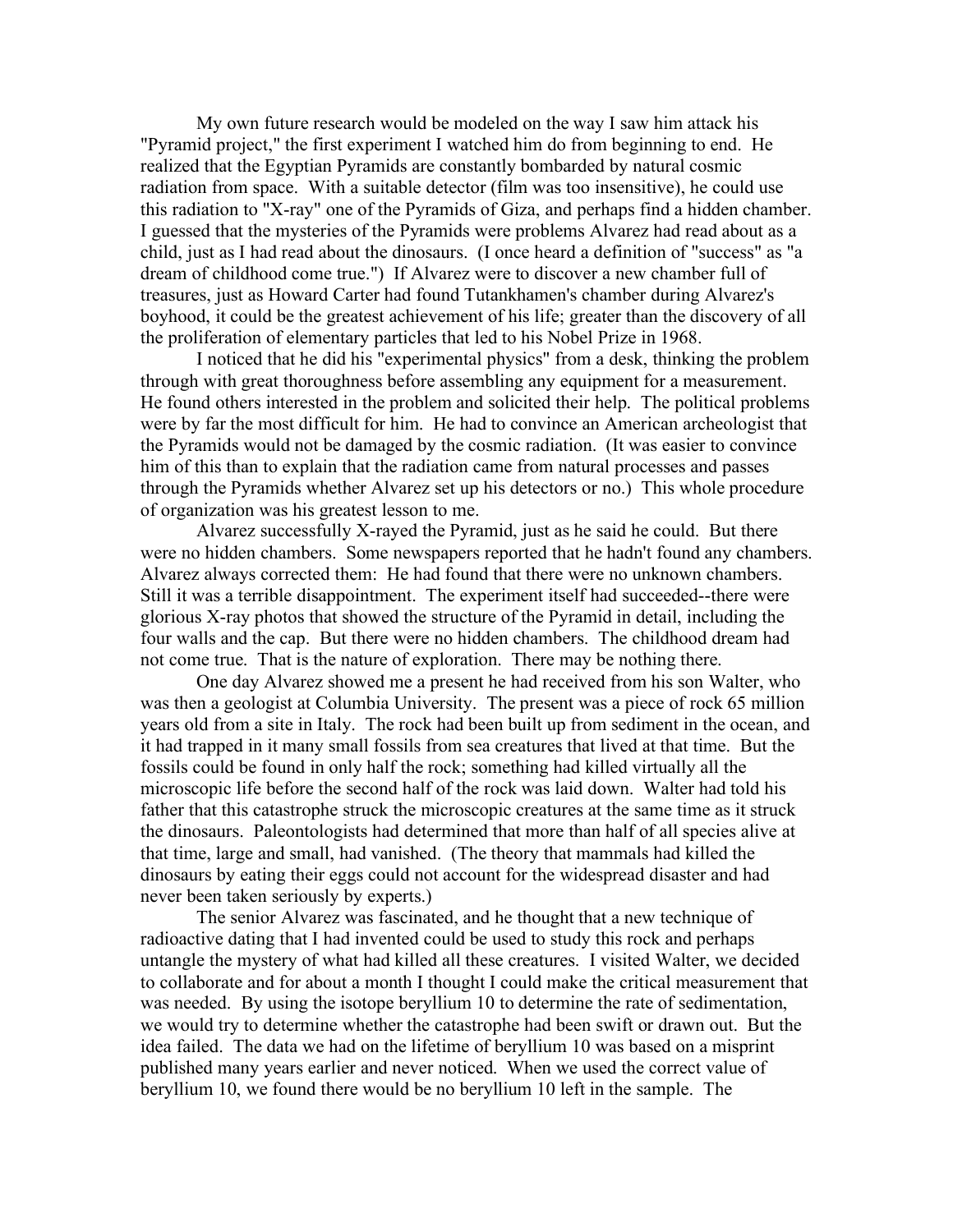measurement was impossible.

Alvarez had taught me that most new ideas fail. One simply had to keep trying. One out of 10 ideas might be worth actually trying, and out of these, one out of 10 might lead to an important discovery. You need to have 100 ideas to have a chance at a real discovery. The important thing, the tough thing, is to keep on trying, to keep on having new ideas.

My failure seemed to sharpen Luis Alvarez's interest. The full power of nuclear physics had never been applied to the study of the catastrophe, and he was sure that there must be some method to measure the required sedimentation rate. I could tell from his absence that he was onto something; the only times he disappeared were when he was deep into a problem. Sometimes I stumbled upon him in the library reading a paper published 30 years ago. More often, he would suddenly appear in my office with a new idea that he was dying to tell someone about.

He searched for months until he found a solution he was certain would work. The key was a rare element, iridium, which is constantly raining down on the earth in minute quantities from micrometeorites vaporizing in the atmosphere. Iridium is extremely rare in the earth's crust. Most of the primordial iridium sank to the earth's core along with iron. Alvarez calculated that a measurable amount of iridium should have been trapped in sedimentary rock from the micrometeorites. He proposed that neutron activation analysis could be used to detect this iridium, and from it, he could deduce the abruptness of the catastrophe. I was a little disappointed to realize that none of my talents was applicable. Instead, Alvarez solicited the help of Frank Asaro and Helen V. Michel of the Lawrence Berkeley Laboratory, both experts in neutron activation analysis, and the search was on.

They soon found the iridium, but there was a surprise. The ratio of iridium to clay changed in the layer of the rock that had been formed right at the time of the disaster. This seemed to me a minor point; I'm sure that most scientists wouldn't have been bothered by it. But Alvarez and his team refused to ignore it. Most likely, someone was making a silly mistake, but it had to be checked out. Alvarez had once missed making the discovery of artificial nuclear fission because he had failed to follow up on a seemingly unimportant observation. And many of his most important discoveries, such as the radioactivity of tritium, had come from his pursuit of such stray observations.

The iridium-to-clay ratio proved difficult to explain away. The shark sensed blood. When there is something difficult to understand, it means your paradigm may be wrong. Perhaps the iridium came from volcanoes, not from micrometeorites. No, that could be ruled out. Perhaps it came from a chemical precipitation in the oceans. Alvarez found that implausible; eventually similar finds in a lake bed in New Mexico ruled that theory out. Alvarez seemed to come up with one new explanation per week. He patiently explained the new theories to me and my colleagues, and by the time we had understood all the details (usually a week or so later), he had disproved his own hypothesis and come up with an alternative. There was no way I could keep up with him in this fascinating job of disproving his latest model. I think I also felt that he was wasting his time; if and when he found an explanation that stood up under all criticism, I thought it would probably be mundane and uninteresting.

Alvarez finally found an explanation that stuck, and it was hardly mundane. A nearby star, he postulated, had exploded as a supernova, creating a rain of newly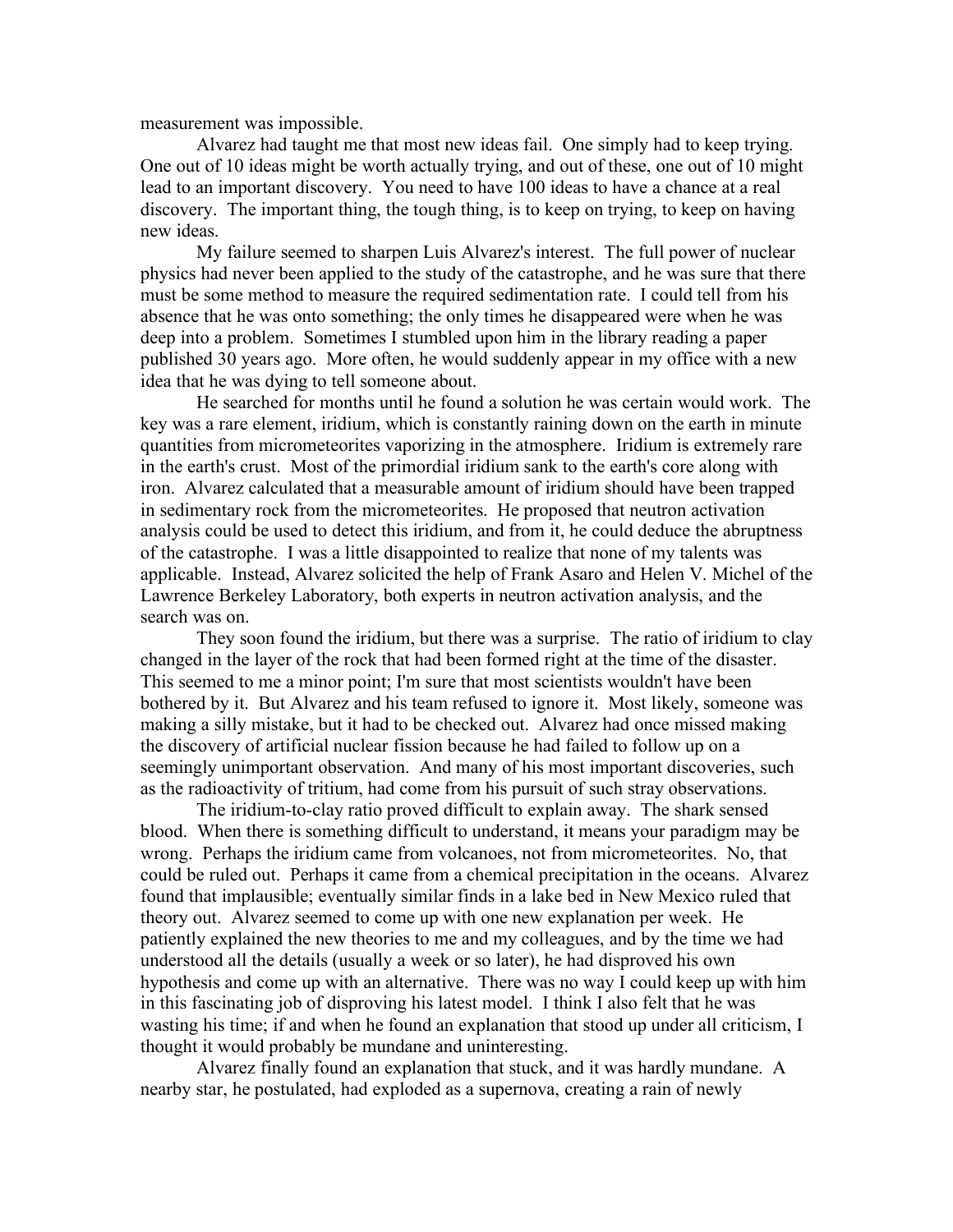manufactured elements including iridium; there were many side effects of this event that could have caused the extinction of life. But this was not a good theory unless it made a prediction that was testable, and Alvarez found one: The isotope plutonium 244 should also be found in the layer of rock that was formed at the time of the catastrophe. Plutonium 244 is radioactive and has virtually disappeared from the earth's crust. But it would have been newly created in a supernova explosion, and so it should be found with the iridium.

A few months later, Alvarez came to my office with something fascinating to tell me, but first he pledged me to secrecy. Frank and Helen had found the plutonium. The theory was proved! I carefully kept my promise not to tell anyone, although I made the usual exception and told my wife, Rosemary. There were fewer than a dozen people in the world who knew the startling fact that an exploding star had killed the dinosaurs. It was very exciting. Unfortunately, it was wrong. A second measurement by Frank and Helen showed no plutonium; the first sample had been accidentally contaminated. I began to understand why great "discoveries" should be kept secret until they are confirmed.

But Alvarez still didn't give up, and within a month he had found a new theory that fit all the facts: An asteroid had struck the earth. He could estimate the size of the asteroid in three independent ways, and they all agreed: about 10 kilometers in diameter. Dust thrown up by the impact could account for the loss of life, since sunlight would have been blocked for several months. None of us could find anything wrong with his reasoning. And the theory made many predictions that were verified over the subsequent years--for instance, that the chemical composition of the clay would be similar in samples taken all over the world. The theory was published in 1979. At first it was met with skepticism, particularly by scientists who didn't realize how the new theory was firmly based on the iridium discovery. But by the mid-1980's, there were virtually no experts in the world who still disputed Alvarez's contention that an asteroid had hit the earth at the same time as the mass extinctions.

I had watched all this work happen but had made no essential contribution of my own. It was a fascinating lesson. I could follow Alvarez's work, but he was almost moving too fast for me to keep up. Then an unexpected opening for me came along. Alvarez received a paper in the mail from David M. Raup and J. John Sepkoski, Jr., paleontologists at the University of Chicago. They had made a careful compilation of extinctions and found that large catastrophes among sea creatures were not rare events but occurred on a regular time schedule: every 26 million years. We are roughly halfway between periodic extinctions now, the paper went on. The next one isn't due for another 13 million years.

Alvarez didn't believe their analysis, and he composed a letter to Raup and Sepkoski outlining his objections. He asked me to play the role of devil's advocate, to read his letter and look for flaws in it. So I was cast in the role of defender of the periodic extinction hypothesis. I read the Raup and Sepkoski paper carefully, and I found it difficult to dismiss. I argued forcefully that Alvarez's criticisms were wrong; I didn't convince Alvarez, but I convinced myself.

It's a strangely uncomfortable feeling to believe something true when most of your colleagues don't. I felt that the periodic extinctions were real, but my arguments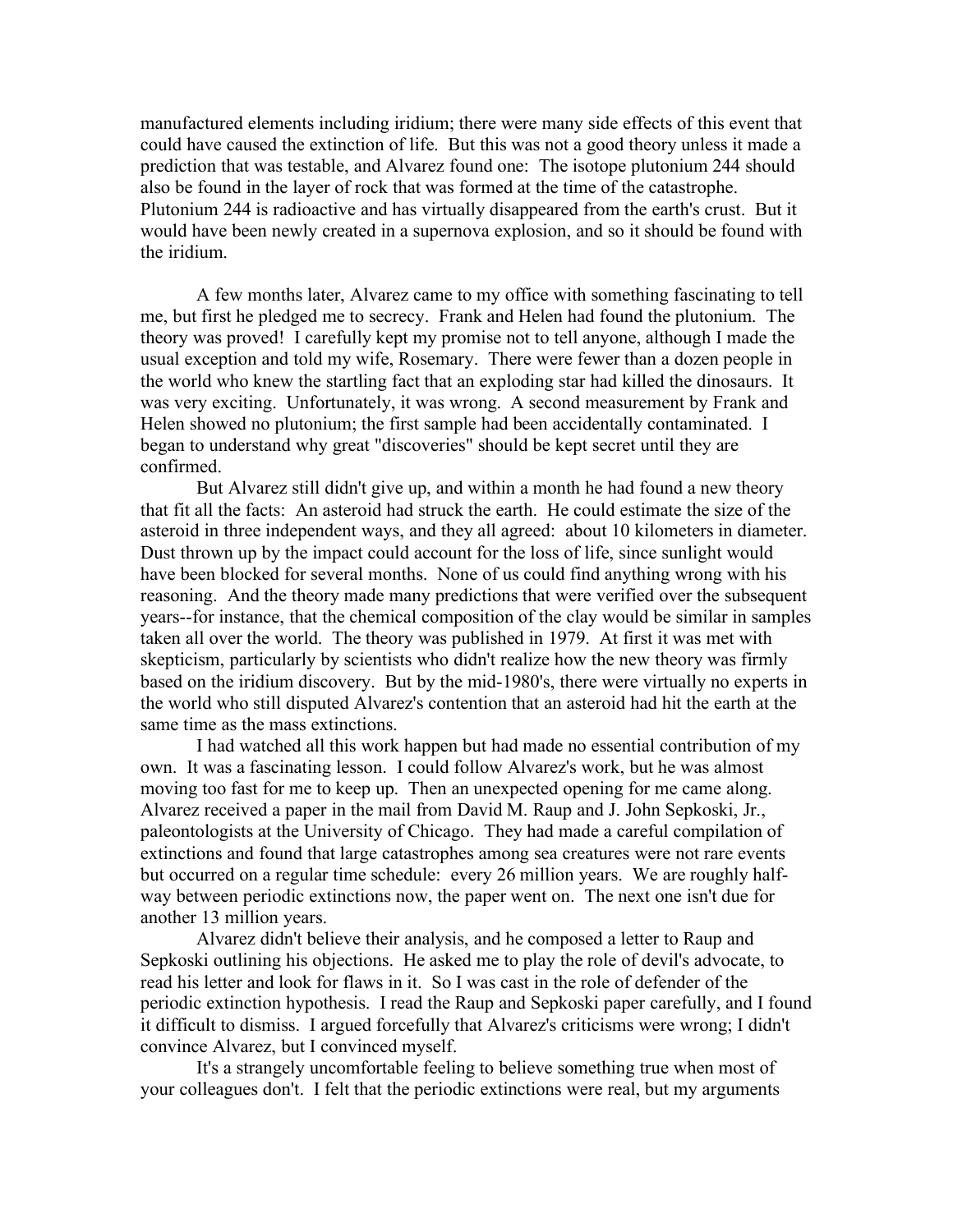didn't win any converts. The obvious conclusion was that I must have been fooling myself. It was very tempting to forget the whole thing, and go back to my usual astrophysics research. But there was no ready explanation for the periodic extinctions. Even Raup and Sepkoski didn't offer anything plausible. Either the data were wrong, or our paradigm was wrong. It was tempting to dismiss the data, the analysis of Raup and Sepkoski. But I couldn't find any good justification for doing that; although I couldn't convince anybody else, I could not in good faith convince myself that there was nothing there. And I realized that I was in a spot similar to the one Alvarez was in a few years earlier when he puzzled over the iridium-to-clay ratio. There might be something there, but there might not be.

I could be wasting my time. To mimic Alvarez's approach meant essentially to abandon all other projects and attack this new one with all my energy. I had no research funds for this kind of work. I had commitments to fulfill, other projects to pursue. This work was unlikely to lead to any publication, the standard measure of fruitful academic work. All of the pressures of normal academic life pushed me to abandon the search. All of the pressures except one: Alvarez. Although he thought I was wrong, he, too, recognized the situation. And he knew that when you have such a problem, and the arguments of others don't convince you that your analysis is wrong, then you must stick with it. So every day he asked me how my work was coming. Could I fit everything together? Did I have a theory that could explain the periodic extinctions (that he didn't believe in)?

Within two months, I found six potential theories to explain the periodic extinctions, but I managed to prove each of them wrong. The only consolation was that I managed to do so before any of my colleagues could, even before Luis Alvarez could. I had one advantage over them: I believed that Raup and Sepkoski were right. That gave me a level of motivation that Alvarez and the others couldn't match. I sought other experts to help me.

I solicited the help of a real astronomer, Professor Marc Davis of the University of California (I had never even taken a course in astronomy). I very consciously mimicked the method I had watched so closely when Alvarez was studying the iridium problem. The hardest thing to mimic was his concentration, the belief that all this work was worthwhile. In fact, I almost gave up after a month of intense effort, when I was able to disprove my most clever theory. k I had come up with a model for a solar companion star orbiting in a pretty pattern, a "tulip orbit," that was so ingenious that I was really proud of myself. The eccentricity of this orbit varied with a 26 million to 30 million year period as galactic tidal forces caused the major axis to oscillate in and out of the galactic plane. But in the end the numbers didn't work out. I couldn't get the period short enough for any stable orbit. It was clever, but it was wrong. I felt I could never again equal my brilliance in creating that model; I might as well give up. But the answer turned out to be in a less clever theory.

The breakthrough came just before Christmas, 1983, when Marc Davis called and said that Piet Hut, then with the Institute for Advanced Study in Princeton, was in Berkeley. Piet was an expert in orbit dynamics, just the area where Marc and I had the most difficulty. I called Piet, and we arranged to get together. l The next morning, we met in Marc's office on campus. Since it was the Christmas break, there was no heat, and Marc made us both expressions in his pot. I showed Piet and Marc all of my latest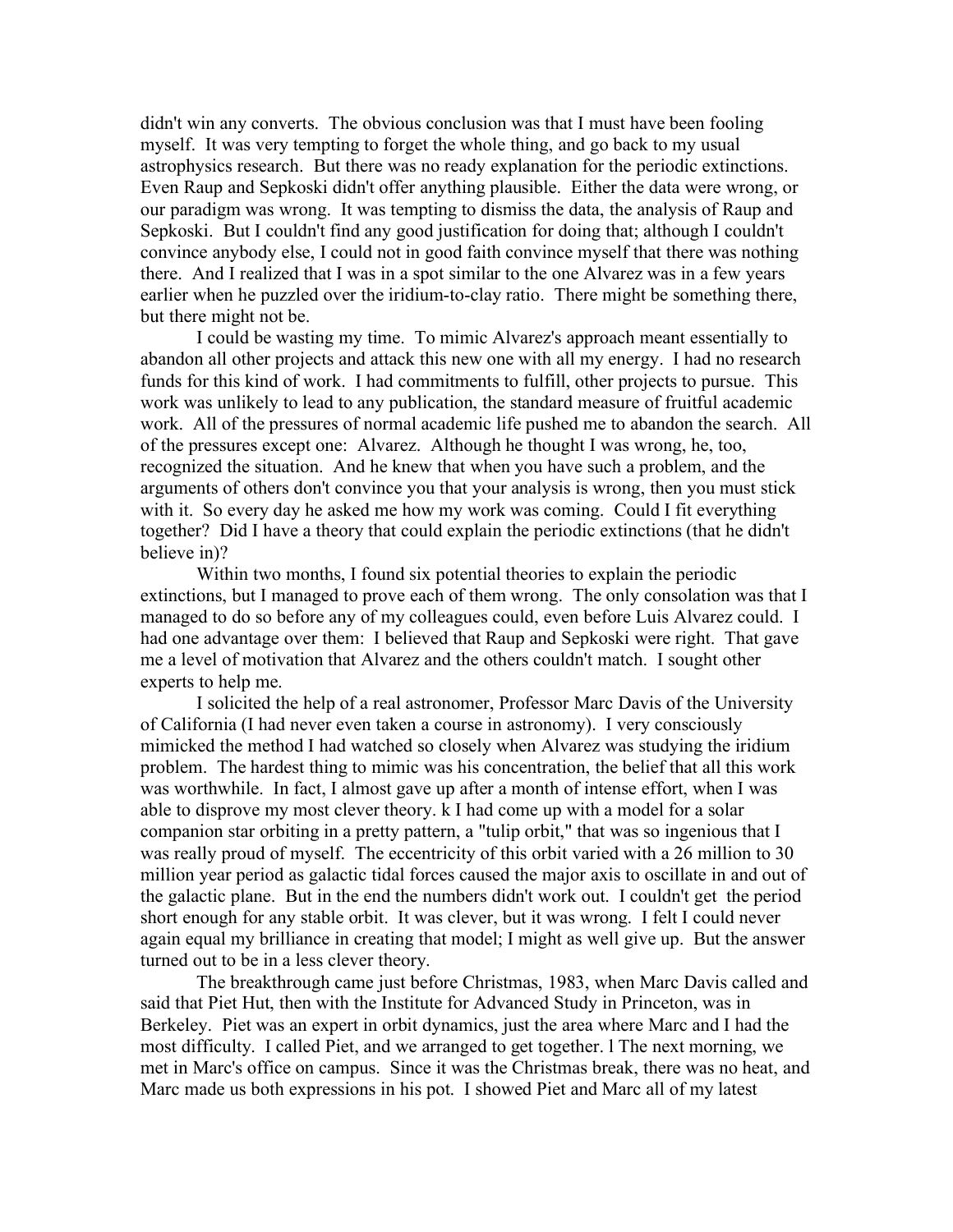models, and explained why each one failed. And then Piet suggested a modification to one of my theories that removed the objection I had had to it. I had imagined that a solar companion star came within the asteroid belt every 26 million to 30 million years, sending a shower of asteroids toward the earth. But the model didn't work; I could show that the orbit was unstable and the star would never return a second time. Piet liked the basic idea, but suggested that I also consider the effect of the companion star on comets; the required orbit would not be very eccentric, and it could be stable.

The moment that Piet made that suggestion is the closest I ever came to the proverbial "Eureka!" I could see immediately that most of the problems of my solar companion theory would vanish with this seemingly minor change from asteroids to comets. An hour later we had checked the numbers. The theory worked. It took us a week to make sure that the theory violated no other established facts of physics, geology or astronomy. We had to make sure that it was plausible for a companion star to the sun to have eluded detection by astronomers. We found that relatively few stars have had their distance measured, but that of the stars already catalogued, there were at least several thousand candidates, any one of which could be orbiting the sun. We mailed off our paper to the British magazine Nature for publication.

The theory was simple: The sun has a companion star that orbits in a large, moderately eccentric orbit. Every 26 million to 30 million years, the star comes relatively close to the comets that inhabit the outer reaches of the solar system. It was simple to show that their orbits would be perturbed, and a storm of more than a billion comets would enter the inner solar system. A few would likely hit the earth. (Alvarez had always maintained that it could have been a comet rather than an asteroid that struck.) From that point, the now "classical" Alvarez scenario was unchanged.

As we were writing the paper, I realized I had a rare opportunity. If this companion star does exist, then we could suggest a name for it. Murray Gell-Mann had suggested the name "quarks" for subnuclear particles when he published his theory that they existed, so why couldn't we suggest a name for an unfound, but theoretically predicted, star? I somewhat playfully added a footnote to the paper, suggesting that, if the star is found, it might be given one of the following names:

Nemesis, after the Greek goddess who relentlessly persecutes the excessively rich, proud, and powerful (e.g., the dinosaurs), or

Kali, the "black," after the Hindu goddess who is the destroyer of men and animals, yet who is infinitely generous and kind to those she loves (e.g., the mammals), or

Indra, the Vedic god of storms and war, who uses a thunderbolt (comet?) to slay a serpent (dinosaur?), thereby releasing life-giving waters from the mountains, or

George, after the saint who slew the dragon.

Finally, I added the sentence: "We worry that if the companion is not found, this paper will be our nemesis." I hoped the tongue-in-cheek humor of the footnote would prevent anyone from getting angry over the thought of naming something which had not yet been found. To my surprise and delight, my co-authors, Marc Davis and Piet Hut, did not veto the footnote; they liked it. Somewhat to my annoyance (and without my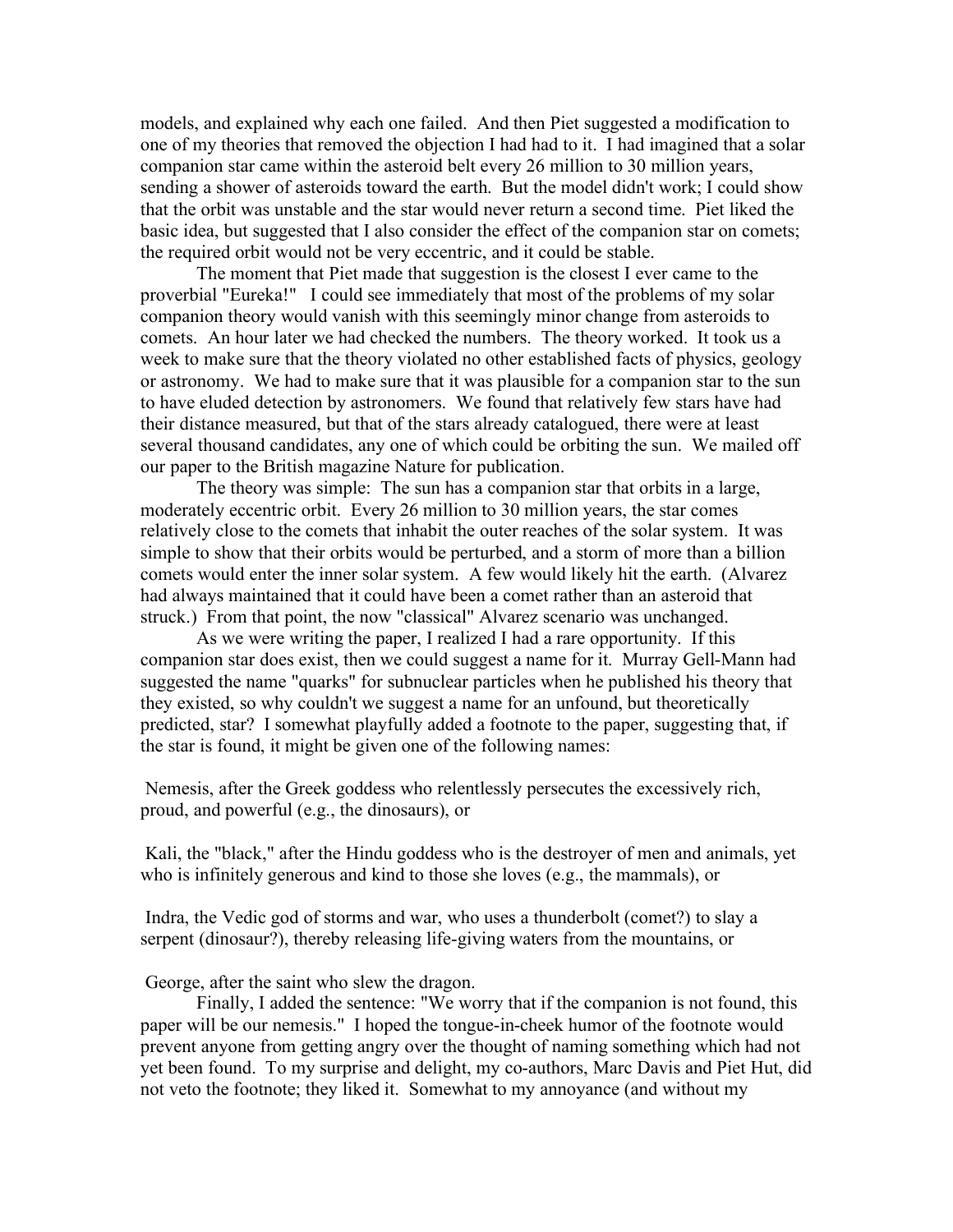permission), an editor of Nature edited out all of the suggested names except the first. The theory soon became known as the "Nemesis hypothesis."

I was very excited by our theory, and yet still uncomfortable. Few of my colleagues found the theory exciting. In retrospect, I realize now that most of my colleagues didn't appreciate how difficult it had been to find any theory that worked, so our companion star model sounded like just one more speculation in a field that already suffered from too much speculation. Luis Alvarez, of course, played devil's advocate. It was the role I had played for him, and the role I wanted him to play. But that didn't make it pleasant. He was constantly trying to poke holes in everything I said, and he was extremely clever in doing so. Although I was ultimately able to answer all of his objections, it wasn't always easy.

One person who took the Nemesis hypothesis seriously was Alvarez's son Walter, who realized that there might be an immediately testable consequence of the new model. If comets hit the earth in storms, then there should be evidence of this in known impact craters on the earth. He and I studied the compiled data on such craters and discovered, to our delight (and amazement), that the large craters had been formed on a schedule indistinguishable from that of Raup and Sepkoski's mass extinctions. It was the first "verification" of the model. And it was sufficiently impressive that Luis Alvarez decided to quit his role of devil's advocate and endorsed the model as one that he believes true.

A year has passed since we submitted the paper, and our model has held up very well to examination by outside experts. In fact, a very similar model was proposed independently by Daniel P. Whitmire of the University of Southwestern Louisiana and Albert A. Jackson of the Computer Sciences Corporation in Houston and was also published in Nature. Alternative theories were proposed by other scientists, but most of them were theories I had already considered in my early searches, and I convinced myself that they all could be proved wrong.

If our theory is right, the consequences for evolution are staggering. Classical Darwinian evolution has species competing against species, but now we hypothesize that this is the case only during the relatively benign periods between comet storms. Every 26 million to 30 million years, the earth is subjected to a trauma that the otherwise successful species can't anticipate or prepare for. New ecological niches are opened, allowing previously suppressed species to gain a foothold. Had it not been for the large comet that hit 65 million years ago, mammals might never have wrested the earth from the dinosaurs. At the time they vanished, the dinosaurs were more intelligent than the mammals, and they might have stayed ahead. Highly intelligent creatures might still have evolved, but with very reptilian features.

It is strange and wonderful suddenly to be thinking seriously about dinosaurs for the first time since elementary school, to be on the trail of the first unsolved scientific question I had ever known. I recently drew a picture for my 6-year-old daughter of a Tyrannosaurus rex fighting a Triceratops. As the picture flowed out of my hand, I realized that my skill had not diminished, or progressed, one bit. It was as if I was sensing the fact that I was still the same person as that child I only dimly remember. I had not become a paleontologist after all, but I doubt that if I had, I could have made such a potentially major contribution to the mysteries of the dinosaur extinctions.

Of course the Nemesis hypothesis has not yet been proved correct. l The best evidence for the theory so far is simply the lack of other viable hypotheses consistent